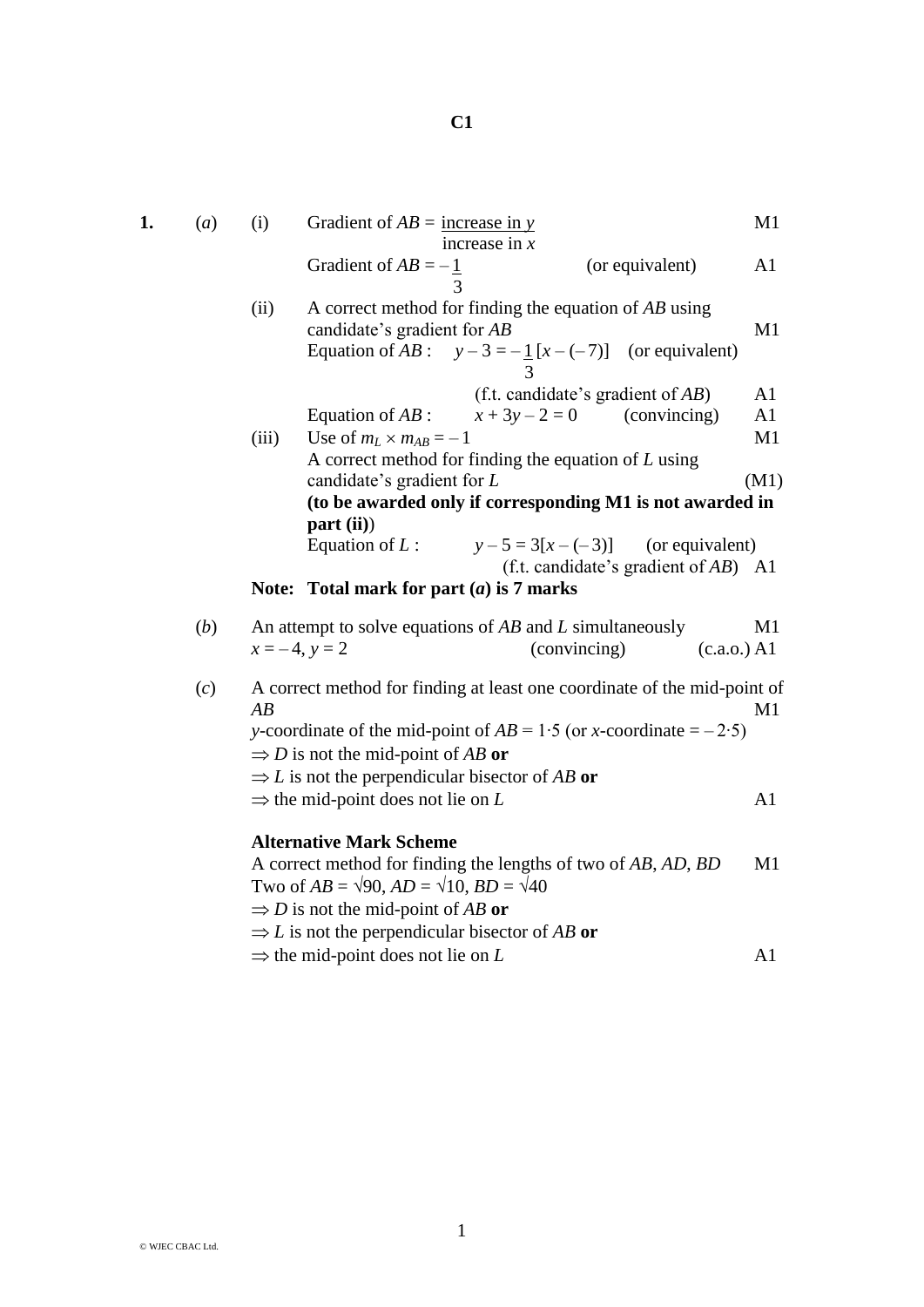| (d) | A correct method for finding the length of $BD(CD)$ |                                                                     |               |  |  |
|-----|-----------------------------------------------------|---------------------------------------------------------------------|---------------|--|--|
|     | $BD = \sqrt{40}$                                    | (or equivalent)                                                     | A1            |  |  |
|     | $CD = \sqrt{10}$                                    |                                                                     | $\mathbf{A}1$ |  |  |
|     |                                                     | Substitution of candidate's derived values in $\text{tan} ABC = CD$ | ml            |  |  |
|     |                                                     | -RD                                                                 |               |  |  |
|     | $tan ABC = 1$                                       | (c.a.o.)                                                            | ΑĨ            |  |  |
|     |                                                     |                                                                     |               |  |  |

## **Special Case**

A candidate who has been awarded M0 A0 A0 m0 A0 may be awarded SC1 for one of  $AB = \sqrt{90}$ ,  $AC = \sqrt{20}$ ,  $BC = \sqrt{50}$ 

2. (a) 
$$
\frac{4\sqrt{2} - \sqrt{11}}{3\sqrt{2} + \sqrt{11}} = \frac{(4\sqrt{2} - \sqrt{11})(3\sqrt{2} - \sqrt{11})}{(3\sqrt{2} + \sqrt{11})(3\sqrt{2} - \sqrt{11})}
$$
M1

$$
3\sqrt{2} + \sqrt{11} \quad (3\sqrt{2} + \sqrt{11})(3\sqrt{2} - \sqrt{11})
$$
  
Numberator:  $12 \times 2 - 4 \times \sqrt{2} \times \sqrt{11} - 3 \times \sqrt{11} \times \sqrt{2} + 11$ 

Denominator: 
$$
18-11
$$
 A1  
\n $\frac{4\sqrt{2} - \sqrt{11}}{3\sqrt{2} + \sqrt{11}} = 5 - \sqrt{22}$  (c.a.o.) A1

**Special case**

If M1 not gained, allow SC1 for correctly simplified numerator or denominator following multiplication of top and bottom by  $3\sqrt{2} + \sqrt{11}$ 

(b) 
$$
\frac{7}{2\sqrt{14}} = p\sqrt{14}
$$
, where *p* is a fraction equivalent to <sup>1</sup>/<sub>4</sub>  
\n $\left[\frac{\sqrt{14}}{2}\right]^3 = q\sqrt{14}$ , where *q* is a fraction equivalent to <sup>7</sup>/<sub>4</sub>  
\n $\frac{7}{2\sqrt{14}} + \left[\frac{\sqrt{14}}{2}\right]^3 = 2\sqrt{14}$   
\n(c.a.o.)  
\nB1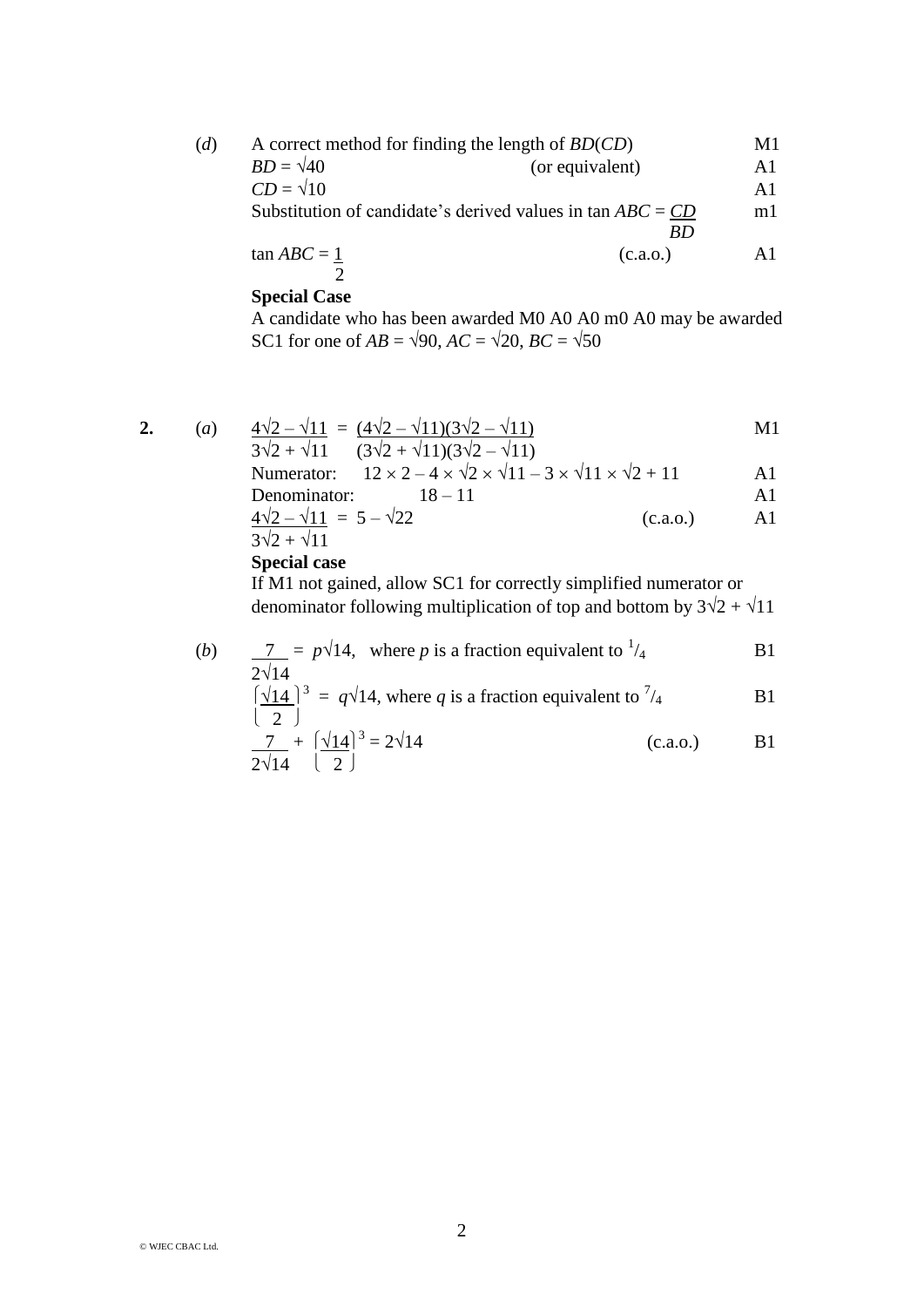| 3. | (a) | y-coordinate of $P = -4$                                                                                                                                              | B1 |
|----|-----|-----------------------------------------------------------------------------------------------------------------------------------------------------------------------|----|
|    |     | $dy = 3x^2 - 2x - 13$                                                                                                                                                 |    |
|    |     | dx                                                                                                                                                                    |    |
|    |     | (an attempt to differentiate, at least one non-zero term correct)                                                                                                     | M1 |
|    |     | An attempt to substitute $x = 2$ in candidate's expression for $\frac{dy}{dx}$<br>dx                                                                                  | m1 |
|    |     | Value of $\frac{dy}{dx}$ at $P = -5$<br>(c.a.o.)<br>dx                                                                                                                | A1 |
|    |     | Gradient of normal $=$                                                                                                                                                | m1 |
|    |     | candidate's value for $\frac{dy}{dx}$                                                                                                                                 |    |
|    |     | dx<br>Equation of normal to C at P: $y-(-4) = \frac{1}{5}(x-2)$ (or equivalent)<br>(f.t. candidate's value for $\frac{dy}{dx}$ and the candidate's derived y-value at |    |
|    |     | dx                                                                                                                                                                    |    |
|    |     | $x = 2$ provided M1 and both m1's awarded)                                                                                                                            | A1 |
|    | (b) | Putting candidate's expression for $dy = -8$<br>dx                                                                                                                    | M1 |
|    |     | An attempt to collect terms, form and solve quadratic equation<br>in $a$ (or x) either by correct use of the quadratic formula or by getting                          |    |
|    |     | the equation into the form $(ma+n)(pa+q) = 0$ , with $m \times p =$                                                                                                   |    |
|    |     | candidate's coefficient of $a^2$ and $n \times q$ = candidate's constant                                                                                              | m1 |
|    |     | $3a^2 - 2a - 5 = 0 \Rightarrow a = -1$ or 5 (both values)<br>(c.a.0.)                                                                                                 | A1 |
|    |     | 3                                                                                                                                                                     |    |

$$
\mathcal{L}_{\mathcal{L}_{\mathcal{L}}}
$$

4. (a) 
$$
4(x-3)^2 - 225
$$
 B1 B1 B1

(b) 
$$
4(x-3)^2 = 225
$$
  
\n $(x-3) = (\pm) \frac{15}{2}$   
\n $x = \frac{21}{2}, -\frac{9}{2}$   
\n(f.t. candidate's values for *a, b, c*)  
\n(f.t. candidate's values for *a, b, c*)  
\n(both values)  
\nA1

5. (a) An expression for 
$$
b^2 - 4ac
$$
, with at least two of *a*, *b* or *c* correct M1  
\n
$$
b^2 - 4ac = (2k - 5)^2 - 4 \times k \times (k - 6)
$$
\nPutting  $b^2 - 4ac < 0$  m1  
\n $k < -\frac{25}{4}$  (or equivalent) A1

(b) 
$$
k = -\frac{25}{4}
$$
 [f.t. the end point(s) of the candidate's range in (a)] B1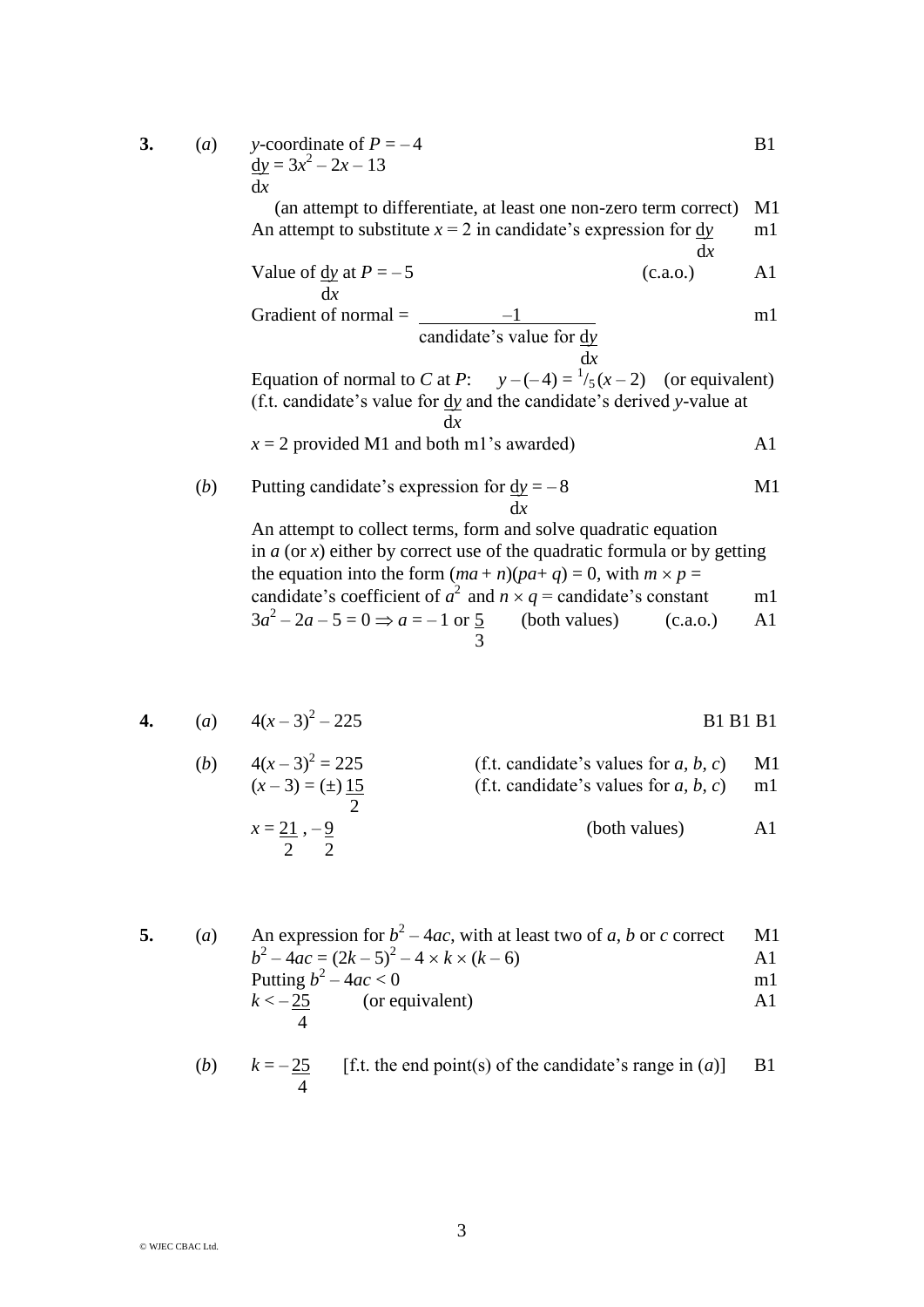| 6. |  | (a) $\left[1-x\right]^8 = 1 - 4x + 7x^2 - 7x^3 + \dots$ | <b>B1 B1 B1 B1</b>                           |
|----|--|---------------------------------------------------------|----------------------------------------------|
|    |  |                                                         | $(-1)$ for further incorrect simplification) |

| (b) | First term $= 2^n$                         |                                   |            |
|-----|--------------------------------------------|-----------------------------------|------------|
|     | $2^n = 32 \Rightarrow n = 5$               |                                   | R1         |
|     | Second term = $n \times 2^{n-1} \times ax$ |                                   | R1         |
|     | $a = -3$                                   | (f.t. candidate's value for $n$ ) | <b>B</b> 1 |

7. (a) 
$$
y + \delta y = 9(x + \delta x)^2 - 8(x + \delta x) - 3
$$
  
\nSubtracting y from above to find  $\delta y$   
\n $\delta y = 18x\delta x + 9(\delta x)^2 - 8\delta x$   
\nDividing by  $\delta x$  and letting  $\delta x \to 0$   
\n $\frac{dy}{dx} = \lim_{\delta x \to 0} \frac{\delta y}{\delta x} = 18x - 8$   
\n(b) (c.a.o.)

(b) 
$$
\frac{dy}{dx} = 3 \times (-6) \times x^{-7} - 4 \times \frac{5}{3} \times x^{2/3}
$$
 B1 B1

8. (a) Use of 
$$
f(3) = 0
$$
  
\n $27p - 117 - 57 + 12 = 0 \Rightarrow p = 6$  (convincing)  
\n**Special case**  
\n**Conditional Special case**  
\n**Conditional**  $p = 6$  and show  $f(3) = 0$  are awarded B1  
\n**Formula** (b)  $f(x) = (x - 3)(6x^2 + ax + b)$  with one of *a*, *b* correct

$$
f(x) = (x-3)(6x^2 + 5x - 4)
$$
  
\n
$$
f(x) = (x-3)(6x^2 + 5x - 4)
$$
  
\n
$$
f(x) = (x-3)(2x-1)(3x+4)
$$
 (f.t. only  $6x^2 - 5x - 4$  in above line) A1  
\nRoots are  $x = 3$ ,  $\frac{1}{2}$ ,  $-\frac{4}{3}$  (f.t. for factors  $2x \pm 1$ ,  $3x \pm 4$ ) A1

## **Special case**

Candidates who find one of the remaining factors,  $(2x-1)$  or  $(3x+4)$ , using e.g. factor theorem, are awarded B1